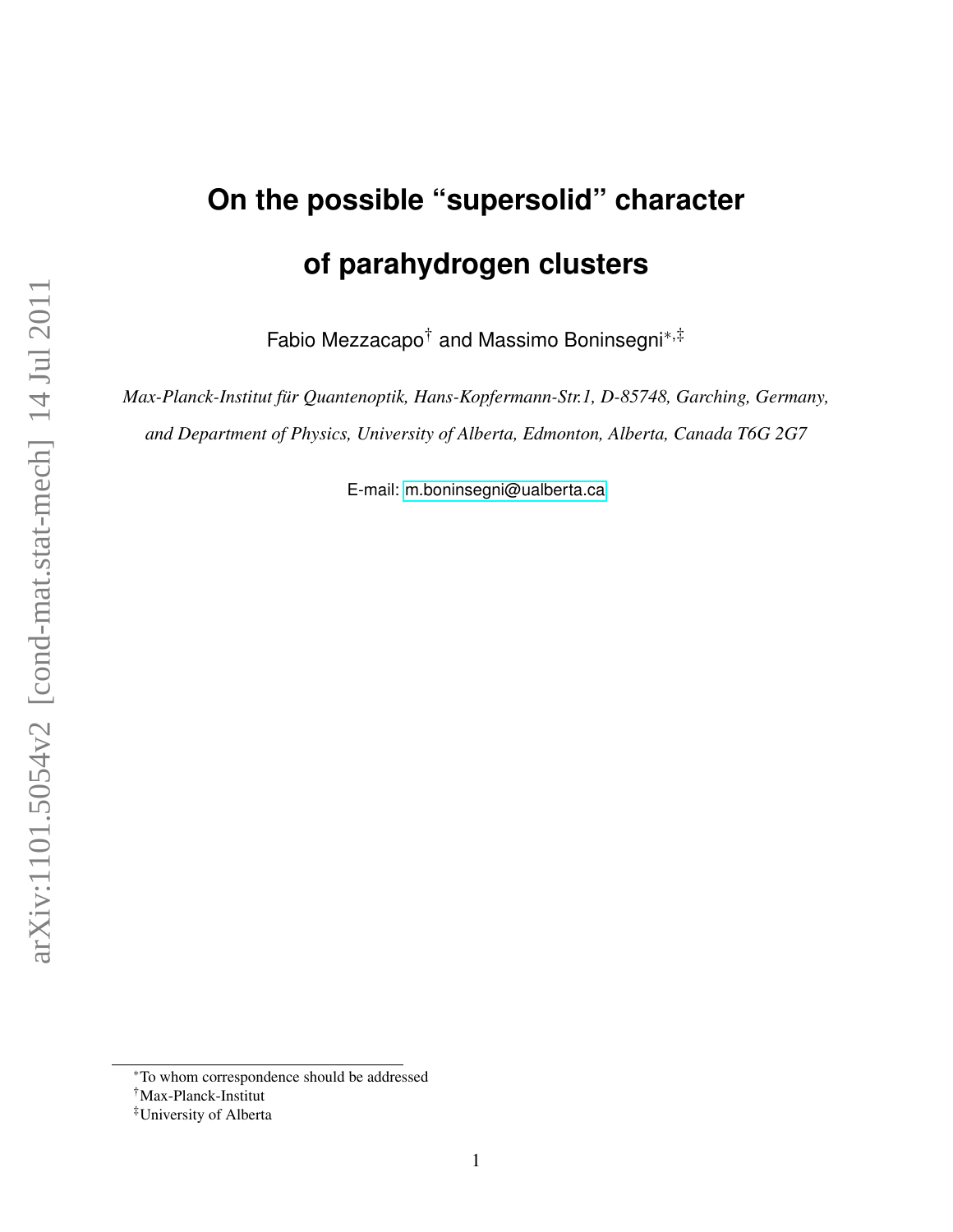#### Abstract

We present results of a theoretical study of structural and superfluid properties of parahydrogen (*p*-H2) clusters comprising 25, 26 and 27 molecules at low temperature. The microscopic model utilized here is based on the Silvera-Goldman pair potential. Numerical results are obtained by means of Quantum Monte Carlo simulations, making use of the continuousspace Worm Algorithm. The clusters are superfluid in the low temperature limit, but display markedly different physical behaviours. For *N*=25 and 27, superfluidity at low temperature arises as clusters melt, i.e., become progressively liquid-like as a result of quantum effects. On the other hand, for  $N = 26$  the cluster remains rigid and solid-like. We argue that the cluster  $(p-H<sub>2</sub>)<sub>26</sub>$  can be regarded as a mesoscopic "supersolid". This physical picture is supported by results of simulations in which a single *p*-H<sup>2</sup> molecule in the cluster is isotopically substituted.

## Introduction

In a wide range of experimentally relevant, easily accessible thermodynamic conditions, hydrogen molecules can be regarded to an excellent approximation as Bose particles. Their low mass (half that of a helium atom for parahydrogen  $(p-H_2)$ , or equal to that for orthodeuterium  $(o-D_2)$ ), and the ensuing significant quantum effects, led to the expectation that a fluid of such molecules ought to be a "second superfluid" (condensed helium being, of course, the one and only known thus far) at sufficiently low temperature.<sup>[1](#page-15-0)</sup> However, because the depth of the attractive well of the interaction between two hydrogen molecules is about three times that between two helium atoms, bulk molecular hydrogen freezes into a non-superfluid crystalline solid at a temperature  $T \sim 14$  K, significantly higher than the temperature at which Bose-Einstein Condensation, and the expected resulting superfluid transition, might occur in the fluid. Even though effects of quantum statis-tics can be detected in the momentum distribution of bulk fluid parahydrogen near freezing,<sup>[2](#page-15-1)</sup> the prospects of observing superfluidity (SF) in the supercooled metastable system appear doubtful, at the present time. $3$ 

On the other hand, small molecular hydrogen clusters, with a number of molecules of the order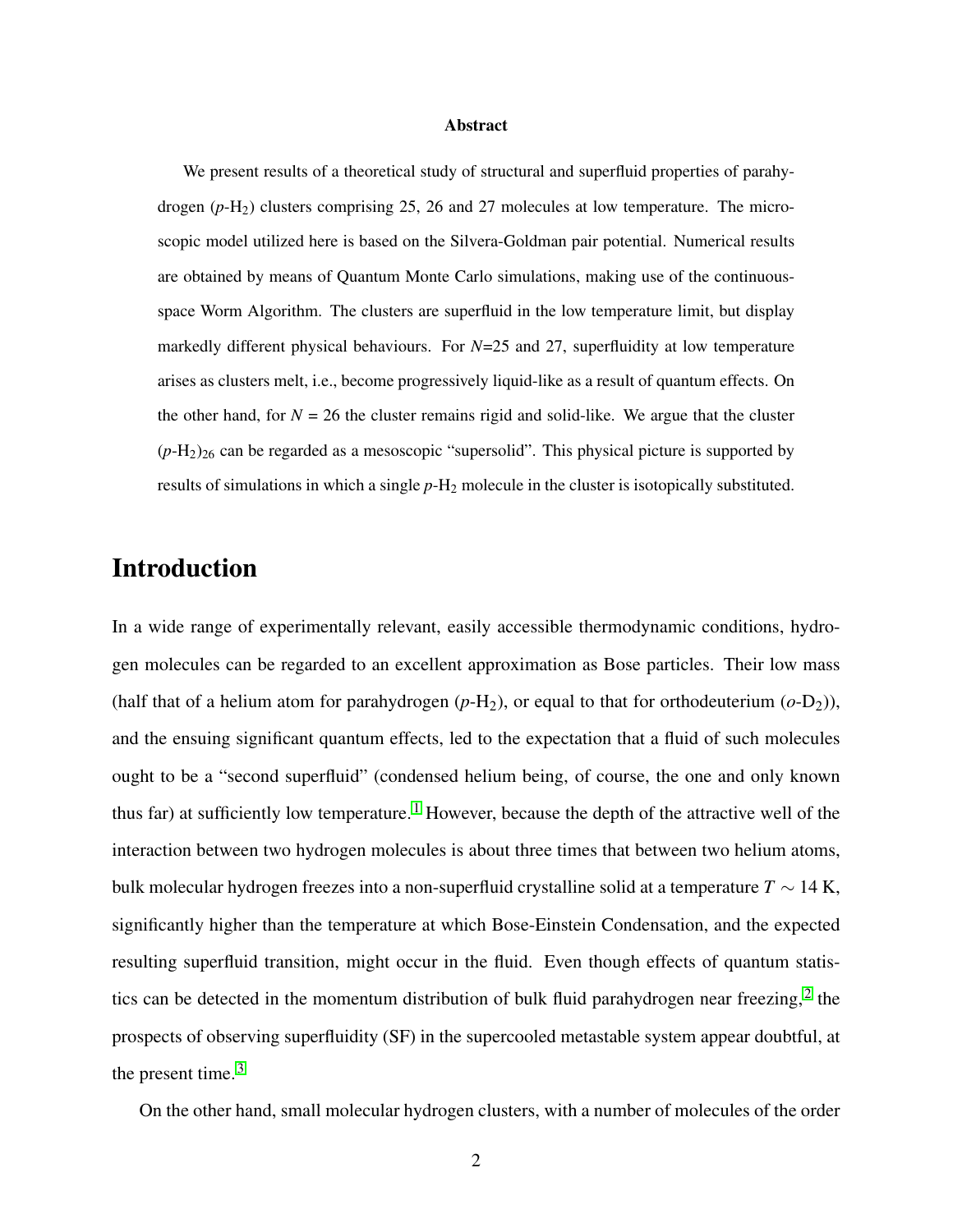of thirty or less, cannot crystallize in a strict sense, due to their finite size. Consequently, their physical behaviour can remain "liquid-like" down to significantly lower *T* than the bulk, which renders them plausible candidates for the observation of what could be meaningfully named a superfluid response. Over the past two decades, an intense theoretical and experimental effort has been devoted to the investigation of low *T* properties of molecular hydrogen.<sup>[4](#page-15-3)[–23](#page-16-0)</sup> Evidence of SF has been found in  $p-H_2$  clusters of 15 molecules, doped with a single molecular impurity and embedded in helium nanodroplets.<sup>[5](#page-15-4)</sup> In these experiments, the rotational spectrum of the dopant molecule shows evidence of decoupling from the surrounding medium, below *T*=0.19 K. This is in turn interpreted as evidence of superfluidity of the medium itself, i.e., the  $p-H_2$  cluster. More recently, these findings have been confirmed in a similar experiment<sup>[23](#page-16-0)</sup> performed on doped  $p$ -H<sup>2</sup> clusters (this time with no helium). Moreover, new experimental techniques might enable the observation of SF in pristine clusters as well.<sup>[6,](#page-15-5)[22](#page-16-1)</sup>

From the theoretical standpoint, significant insight has been afforded into the physics of molecular hydrogen clusters, chiefly structure, energetics and superfluid properties, by means of Quantum Monte Carlo simulations. This methodology has two important advantages: firstly, it furnishes numerical results that for Bose systems are essentially exact, errors only being statistical in character, in practice reducible to very small size with reasonably modest computational resources. Secondly, it allows for the study of realistic, *first principles* microscopic models of the clusters. Although there is some uncertainty on the choice of the intermolecular potential (we come back to this point later on), the general trend, as observed by simulation, is largely independent of the specific microscopic model utilized. Namely, a robust superfluid signal is predicted for clusters comprising less than ∼ 20 molecules, which are liquid-like; their superfluid fraction  $ρ<sub>S</sub>$  approaches 100% at  $T \simeq 1$  K. Some clusters in the size range between 23 and 30, display insulating (i.e., nonsuperfluid), solid-like behaviour at temperatures of the order of a few K, but *melt* at lower *T* (i.e., become liquid-like) due to quantum effects, concurrently turning superfluid.<sup>[7](#page-15-6)[,9](#page-15-7)</sup> SF in these clusters is underlain by long cycles of exchange of identical molecules, involving a number thereof comparable to that of molecules in the cluster. As a result, SF is not confined to any particular spatial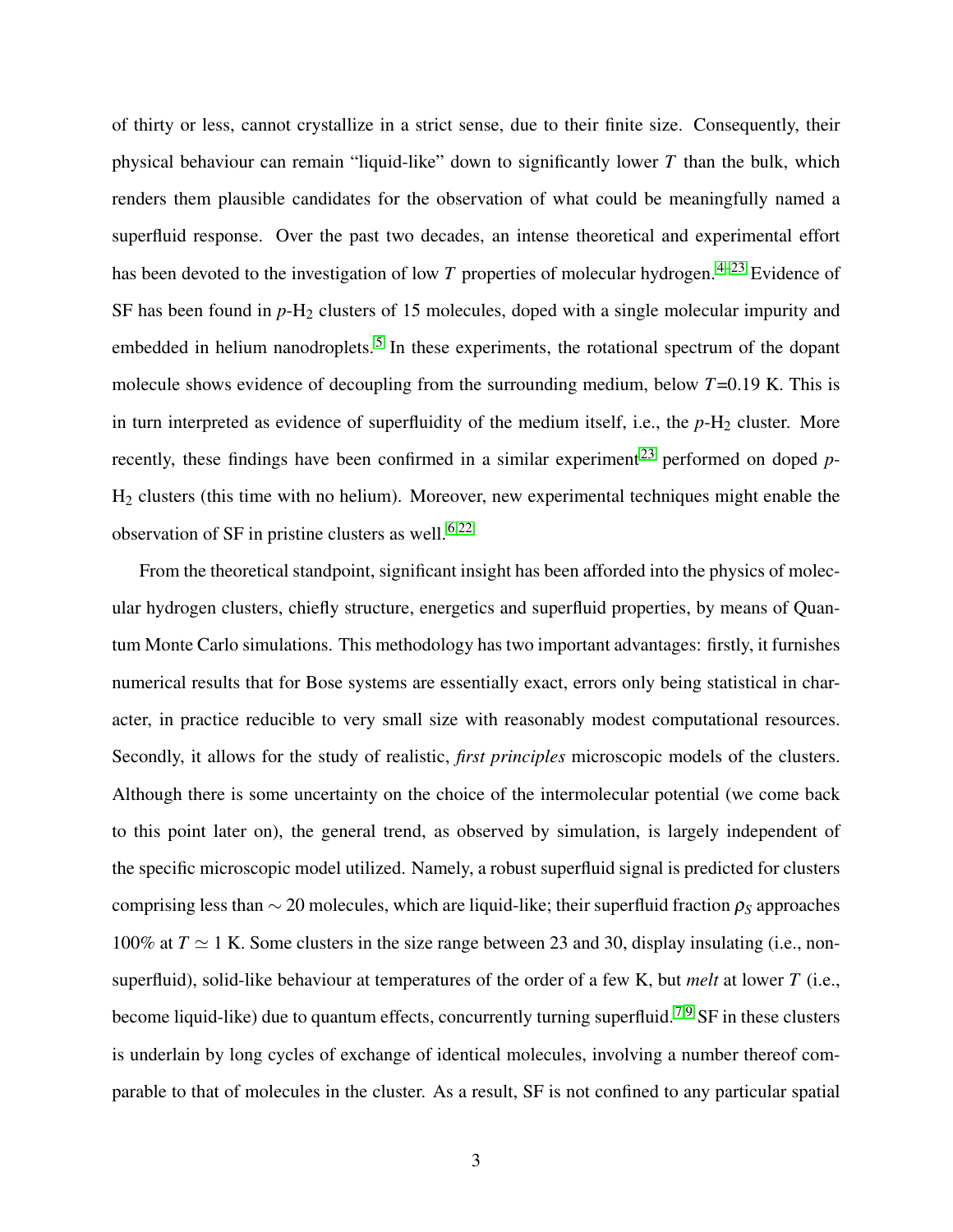region of the cluster, but is essentially uniform throughout it.  $11,14$  $11,14$ 

One of the most intriguing feature of the physics of  $p-H_2$  clusters, is the relation between their structural and superfluid properties. Structural changes accompanying the onset of SF, are particularly evident in clusters which display quantum melting, i.e., go from solid- to liquid-like as  $T \rightarrow 0$  K.<sup>[7](#page-15-6)[,9](#page-15-7)</sup> In particular, the softening of the shells accompanies the appearance of long exchange cycles, not only among molecules in the same shells but also between molecules in different shells. This "quantum melting" is seen directly in Monte Carlo simulations, as the system switches back and forth between an insulating solid-like and a superfluid liquid-like phase.

In this paper, we propose that specific  $p-H_2$  clusters may possess simultaneously solid and superfluid qualities, and might thus be regarded as "supersolid", within the obvious limitations of any such a denomination utilized to characterize a finite system.<sup>[24](#page-16-4)</sup> We arrive at this conclusion by studying the physical behaviours of the three clusters  $(p-H_2)_{25}$ ,  $(p-H_2)_{26}$  and  $(p-H_2)_{27}$ , as they emerge from calculations based on the most realistic and accurate pair interaction models. Specifically, we compare superfluid fractions and radial density profiles of these clusters as a function of *T*, computed by numerical simulations based on the continuous-space worm-algorithm.<sup>[25,](#page-16-5)[26](#page-17-0)</sup> These three clusters are all superfluid as  $T \rightarrow 0$  K; however, while the structures of  $(p-H_2)_{25}$  and  $(p-H_2)_{27}$  become increasingly liquid-like when  $\rho_S$  increases, as clusters undergo quantum melting, that of  $(p-H_2)_{26}$  remains solid-like, essentially temperature-independent in the 0.1 K – 2 K range, in which  $\rho_S$  goes from less than 10% to 100%. At low *T*,  $(p-H_2)_{26}$  is supersolid (i.e., entirely superfluid but also solid-like); conversely, the two clusters comprising just one fewer or extra molecule are superfluid but liquid-like (i.e., with  $\rho_s$  still equal one and a much less pronounced structure). It is important to note that, from the energetic standpoint, the cluster  $(p-H_2)_{26}$  is not predicted to display greater stability than the other two, at zero temperature.<sup>[27](#page-17-1)</sup>

Support for the intriguing idea of a supersolid cluster comes from results of simulations wherein a single  $p$ -H<sub>2</sub> molecule in the cluster is substituted by a  $o$ -D<sub>2</sub> or  $o$ -H<sub>2</sub> molecule. The ensuing behaviour is very different in the three systems considered here. In the  $(p-H_2)_{26}$  cluster, the superfluid response is drastically suppressed by the substitution, essentially in equal degrees for a single *o*-D<sup>2</sup>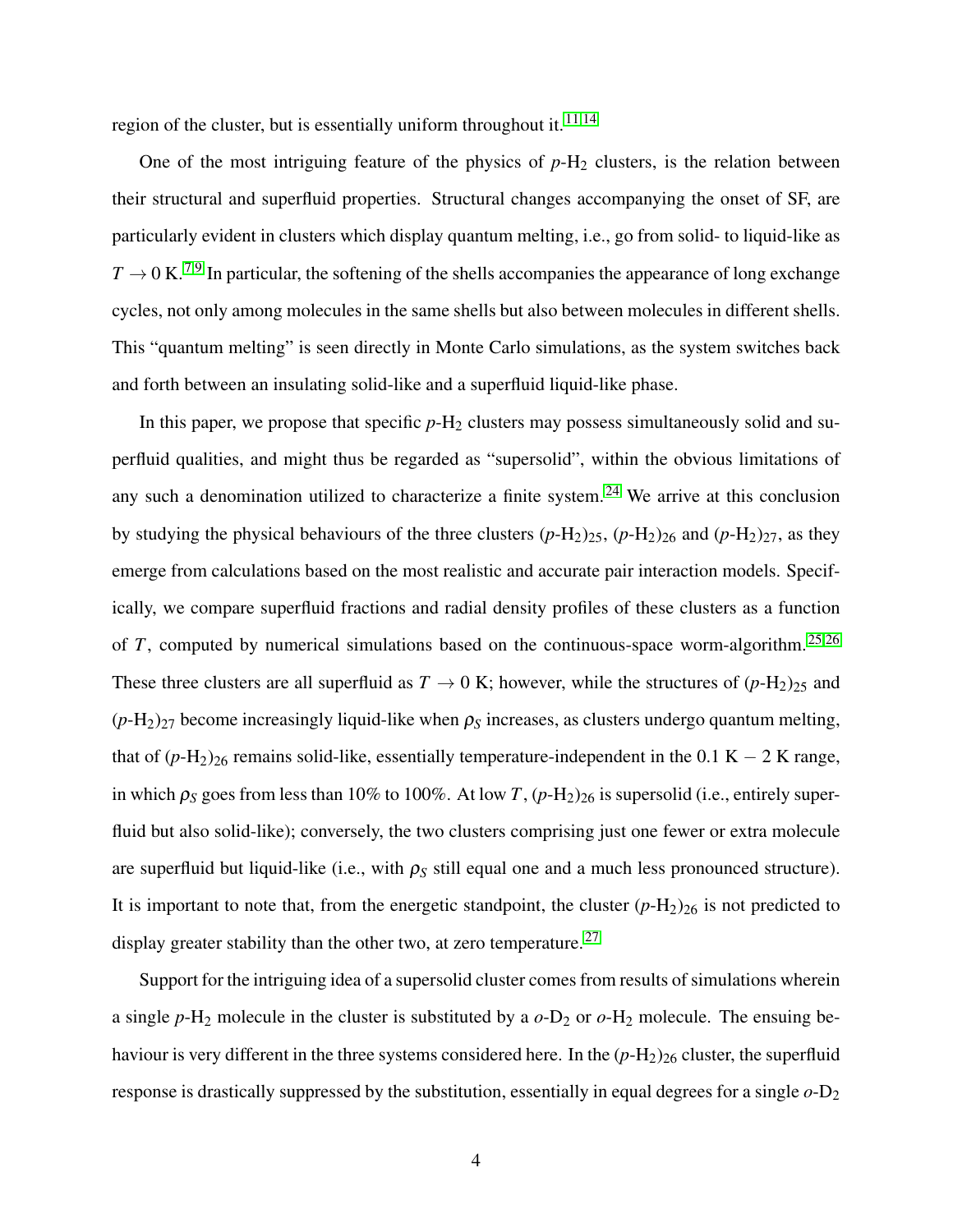or  $o$ -H<sub>2</sub>. The drop in the value of  $\rho_s$  is due to the disappearance of long exchange cycles; in this case, the wave function of the dopant molecule inside the cluster is independent of the mass, i.e., there is no greater tendency of either impurity molecules to reside in specific parts of the cluster. The situation is markedly different when a single substitutional  $o$ -H<sub>2</sub> ( $o$ -D<sub>2</sub>) is injected in clusters of 25 and 27  $p$ -H<sub>2</sub> molecules. In both cases, the heavier  $o$ -D<sub>2</sub> molecule is found prevalently in the central part of the cluster, affecting the superfluid fraction of the  $p$ -H<sub>2</sub> component much more significantly than the  $o$ -H<sub>2</sub> molecule, which is found to reside in the outer shell. We interpret this as evidence of greater impurity mobility in the clusters  $(p-H_2)_{25}$  and  $(p-H_2)_{27}$ , which are liquid-like, whereas, in  $(p-H_2)_{26}$ , foreign molecules of comparable size tend to be bound to reasonably well defined "lattice" positions.

The remainder of this paper is organized as follows: in the next section, we describe the physical model adopted to study either a pristine  $p-H_2$  cluster or one doped with a foreign molecule. We then present and discuss our results, and finally we outline the conclusions.

#### Model and Methodology

We model a pure  $p$ -H<sub>2</sub> cluster as a collection of *N* molecules. Each molecule is regarded as a point particle, namely a spinless boson. The quantum mechanical Hamiltonian of the system is:

$$
H = -\lambda \sum_{i}^{N} \nabla_{i}^{2} + V(\mathbf{R})
$$
 (1)

where  $\lambda = \hbar^2/2m = 12.031 \text{ K} \AA^2$ , *m* being the mass of a *p*-H<sub>2</sub> molecule, and  $\mathbf{R} \equiv \mathbf{r}_1, \mathbf{r}_2 \cdots \mathbf{r}_N$  is a collective coordinate referring to all *N* particles in the system.  $V(\mathbf{R})$  is the total potential energy of the system, which in our study is expressed as a superposition of terms only involving pairs of particles:

$$
V(\mathbf{R}) = \sum_{i < j} v(\mathbf{r}_i, \mathbf{r}_j) \tag{2}
$$

The modifications to the above model, if a single molecule is replaced by one of  $o$ -H<sub>2</sub> (which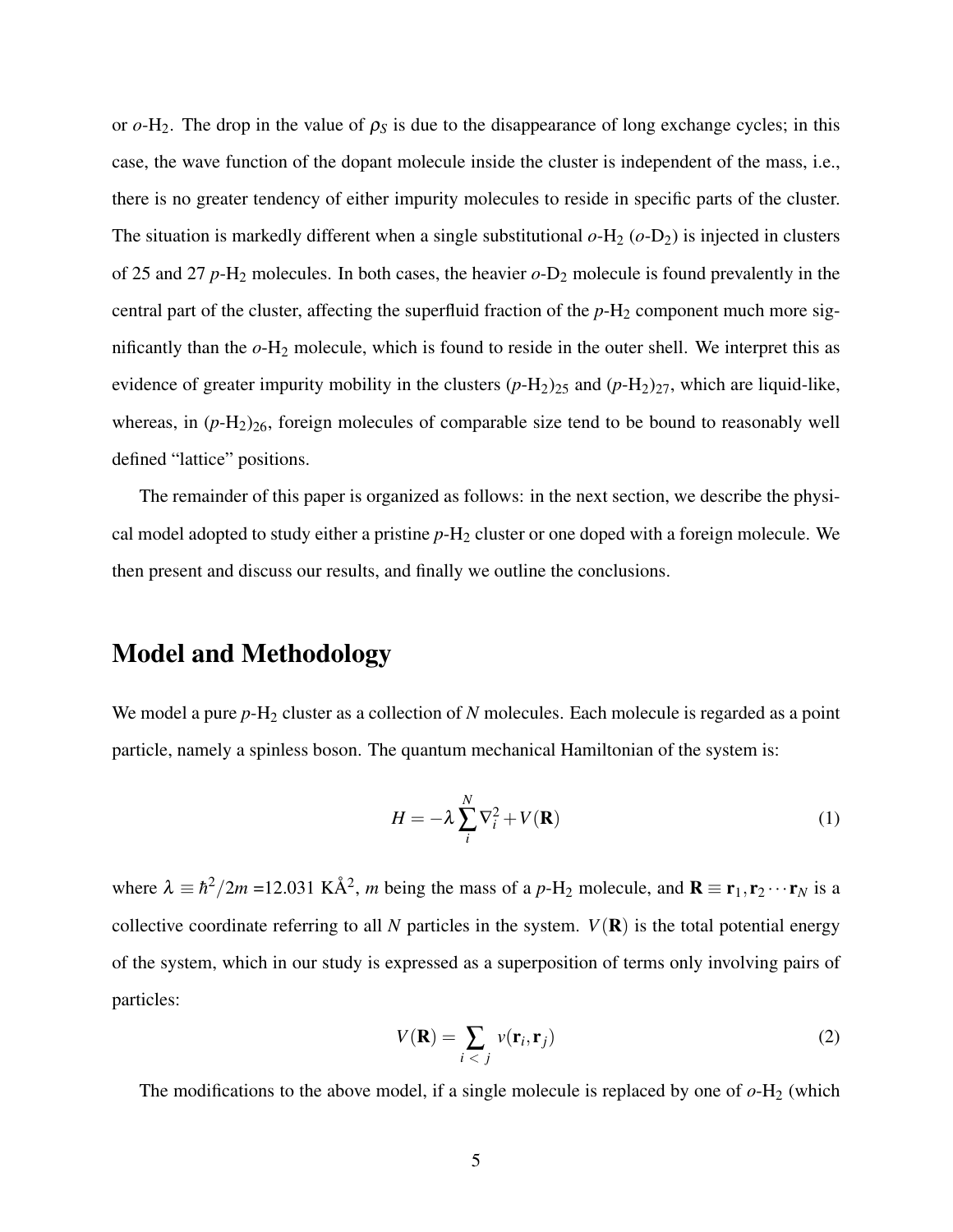has the same mass), simply consists of "labeling" a particle, i.e., regarding it as distinguishable from the other  $N-1$ , as the interaction of a  $o-H_2$  molecule with  $p-H_2$  is very nearly the same as that between two  $p$ -H<sub>2</sub> molecules. The same applies when a  $o$ -D<sub>2</sub> molecule is substituted in for a  $p$ -H<sub>2</sub> one, with the only difference given by the value of  $\lambda$ , which for this dopant molecule is half that given above.

In this study, we computed thermodynamic properties at finite temperature of the system described by Eq. (1) by means of Quantum Monte Carlo simulations based on the continuous-space worm algorithm.<sup>[25](#page-16-5)[,26](#page-17-0)</sup> Technical details of our calculations are the same as in other works.<sup>[7,](#page-15-6)25[,26,](#page-17-0)[28](#page-17-2)</sup> Because hydrogen molecules in their ground state are very nearly spherical, it is usually considered a reasonable approximation to regard the potential  $v(\mathbf{r}, \mathbf{r}')$  as central, i.e.,  $v(\mathbf{r}, \mathbf{r}') \equiv v(|\mathbf{r} - \mathbf{r}'|)$ . All of the results presented here were obtained using for  $v(r)$  the Silvera-Goldman (SG) pair potential,  $^{29}$  $^{29}$  $^{29}$  the most commonly employed in all previous investigations.  $^{4,7-9,11}$  $^{4,7-9,11}$  $^{4,7-9,11}$  $^{4,7-9,11}$  $^{4,7-9,11}$  $^{4,7-9,11}$  Recent Quantum Monte Carlo simulations have shown that the zero-temperature equation of state computed with the SG potential is in reasonable agreement with experimental results.<sup>[30,](#page-17-4)[31](#page-17-5)</sup> However, there exist other choices as well, such as the Buck<sup>[32](#page-17-6)</sup> or the Lennard-Jones (LJ) potential, which have also been used to model these systems.

The issue of the inter-molecular potential is important enough that a comment is in order. The main features of all these potentials are *a*) a "hard core" repulsion for inter-molecular distances less than ∼ 0.2 nm *b*) an attractive potential well, of depth ∼ 35 K, centred at approximately 0.3 nm *c*) an attractive tail, arising from interaction between mutually induced molecular electric dipoles, decaying as 1/*r* 6 at long distances. A molecular hydrogen cluster is at the border between a classical and a quantum object; clearly, therefore, small energy differences can (and do) result in large quantitative differences in the estimates of relevant physical properties. This seems to be especially the case with the Lennard-Jones potential. Its less attractive character, compared to the more accurate Silvera-Goldman and Buck potentials, gives rise to floppier and more liquidlike clusters, whose superfluid fraction is typically higher than that obtained with the other two potentials. Furthermore, despite the interaction-independent general trend of  $\rho_s$  as a function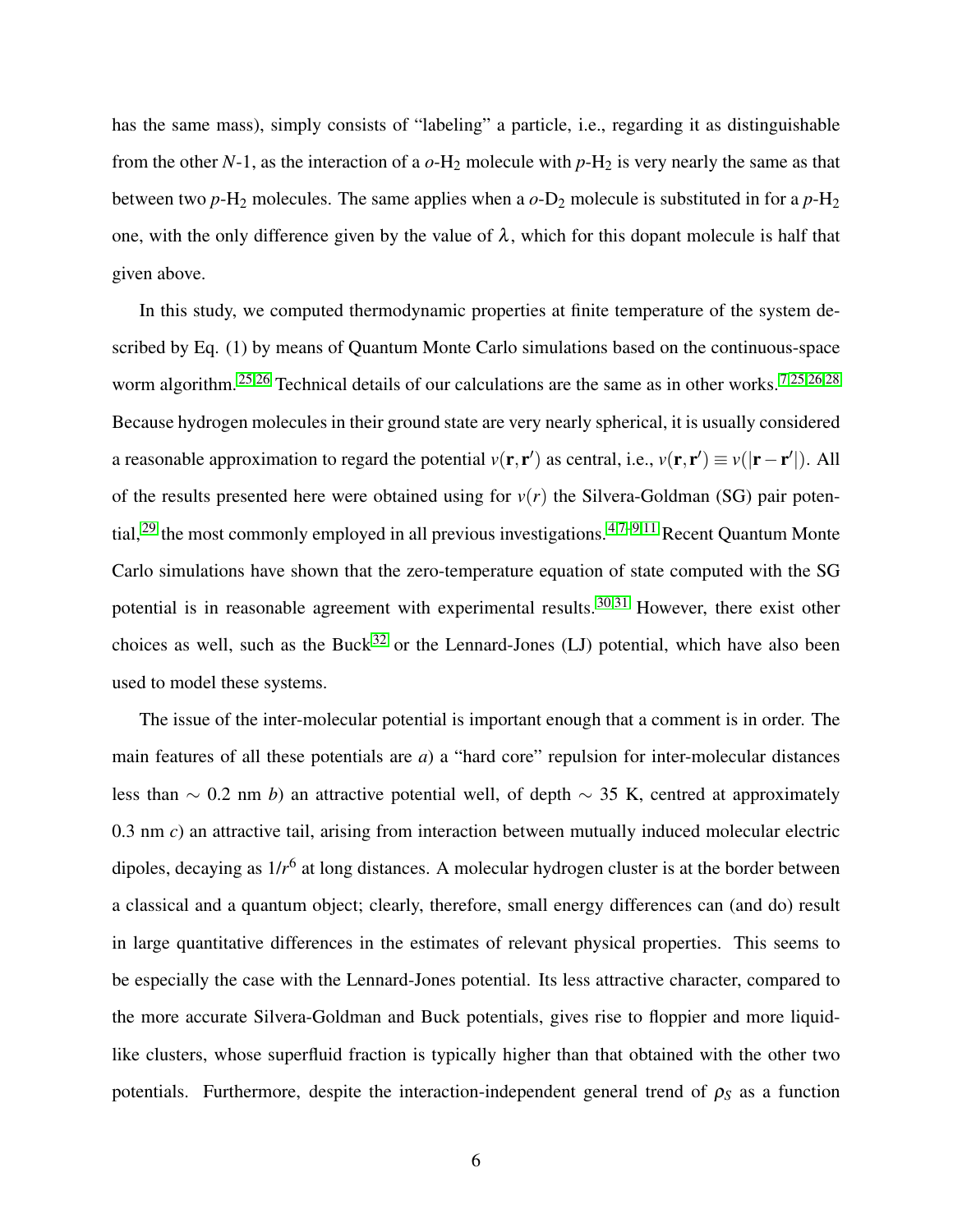of cluster size, important *qualitative* differences arise for specific clusters, if the LJ potential is used. For example, the cluster  $(p-H_2)_{26}$  is predicted to undergo quantum melting<sup>[16](#page-16-6)</sup> when the LJ interaction is adopted, in stark contrast with what is found in this work, based on the SG potential. At the other extreme there is the Buck potential, which is significantly more attractive than the SG. Clusters are predicted to be more rigid, and those displaying quantum melting remain solid-like down to temperatures significantly lower than those at which SG clusters turn liquid-like.

To some extent, therefore, the more quantitative aspects of our results do reflect the particular choice of interaction made here, namely the SG potential. However, it is important to restate that, while details of the results may differ, none of the physical effects discussed here (or in our previous works) are a hallmark of the SG interaction – in other words, they are expected to arise even with the LJ or Buck potentials. Quantum melting, for example, is observed with all of the three potentials mentioned above, albeit at different temperatures and/or cluster sizes.

### **Results**

We show in Figure 1 the superfluid fraction  $\rho_S(T)$  of clusters comprising 25, 26 and 27 *p*-H<sub>2</sub> molecules. The calculation of this quantity makes use of the well-known "area" estimator, origi-nally introduced by Sindzingre, Klein and Ceperley.<sup>[33](#page-17-7)</sup> As shown in the figure, all three clusters are fully superfluid at the lowest *T* considered here. However the superfluid fraction saturates to 100% rather differently, both quantitatively as well as qualitatively, in the low *T* limit. In particular  $\rho_s \sim$ 1 at *T* = 0.5 K for *N*=25, and at lower *T* (i.e., 0.25 and 0.125 K respectively) for *N*=27 and *N*=26, illustrating how a difference of just one molecule can strongly affect quantitatively the superfluid behaviour.

Figure 2 shows values of the superfluid fraction and the potential energy per molecule (*V*) recorded during a typical Monte Carlo simulation for the cluster  $(p-H_2)_{25}$  at  $T=1.125$  K (left panel). Specifically we show consecutive block (each consisting of 500 sweeps<sup>[9](#page-15-7)</sup>) averages of  $\rho_S$  and *V*. Although noticeable fluctuations affect the values of  $\rho_S$  and *V*, as in any Monte Carlo simulation,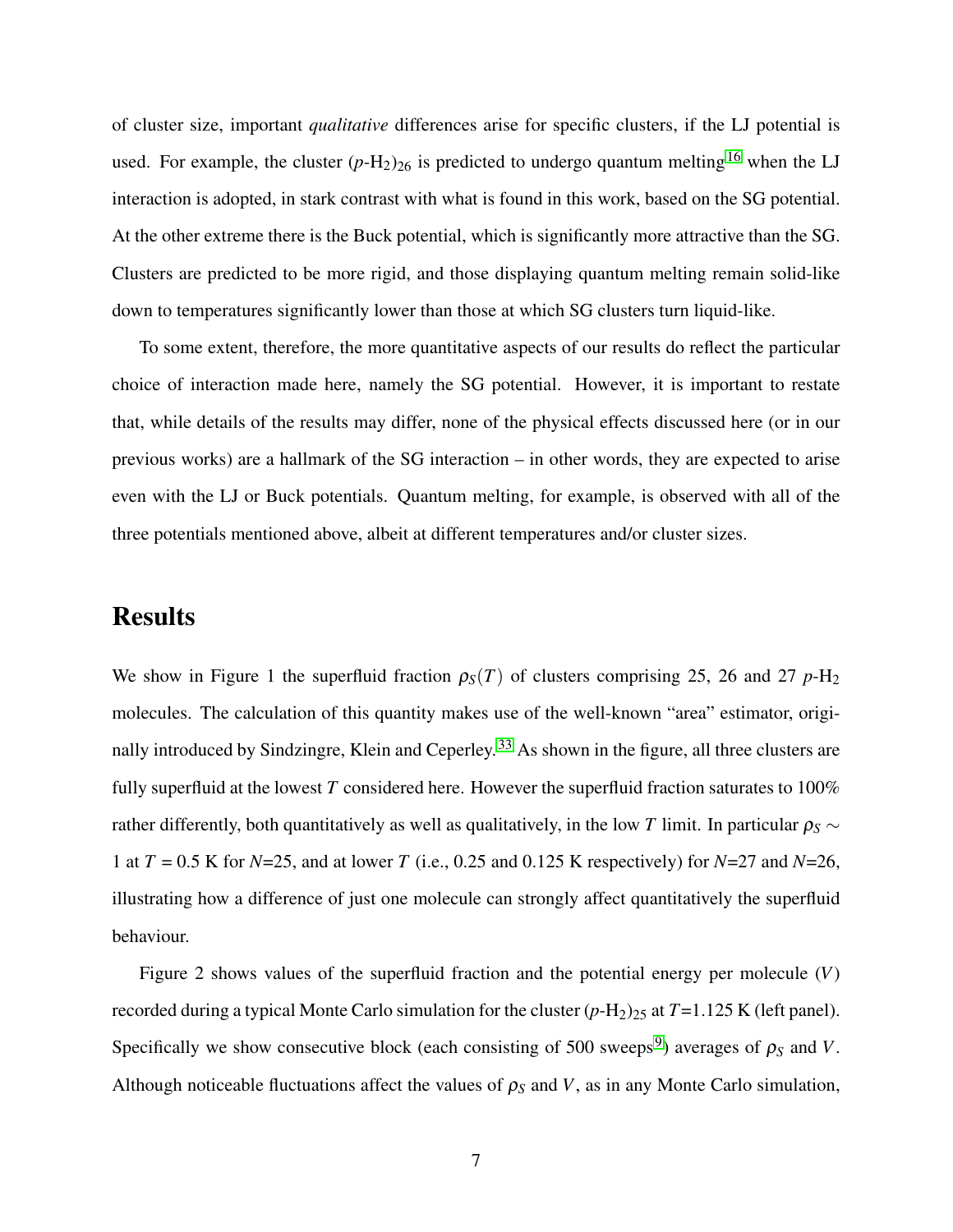

Figure 1: (color online) Temperature dependent superfluid fraction for clusters comprising 25 (diamonds), 26 (circles) and 27 (triangles)  $p-H_2$  molecules. Error bars, where not shown, are of the order (or smaller) than the symbol size.

two different regimes are clearly identifiable, namely one in which the average value of  $\rho_s$  is close to 1 and concomitantly the average *V* is ∼ −59 K, the other characterized by lower values of both quantities ( $\rho_S$  is close to zero, whereas *V* ~ −64 K). In the first regime, the cluster is superfluid and liquid-like, in the second non-superfluid and solid-like. The kinetic energy per molecule displays similar jumps as the potential energy, anti-correlated so that the total energy remains the same in the two regimes, within statistical fluctuations.

We associate to these two regimes to distinct "phases" of the cluster. On decreasing the temperature, the liquid-like phase becomes progressively dominant, i.e., the cluster "quantum melts". The same phase coexistence, signaling the onset of quantum melting, is observed for the  $(p-H_2)_{27}$ cluster (see Figure 2, right panel). On the other hand, for the cluster  $(p-H_2)_{26}$ , at no value of the temperature in the range considered here, wherein its superfluid fraction goes from zero to essentially 1, the same evidence that the system switches between two phases shown in Figure 2 has been found. In other words, no evidence of quantum melting is observed for this cluster.

In order to gain insight into the subtle connection between superfluid and structural properties of these clusters, let us consider cluster radial density profiles, computed with respect to the centre of mass of the system. At  $T = 2.5$  K, the cluster  $(p-H_2)_{25}$  displays a structure consisting of two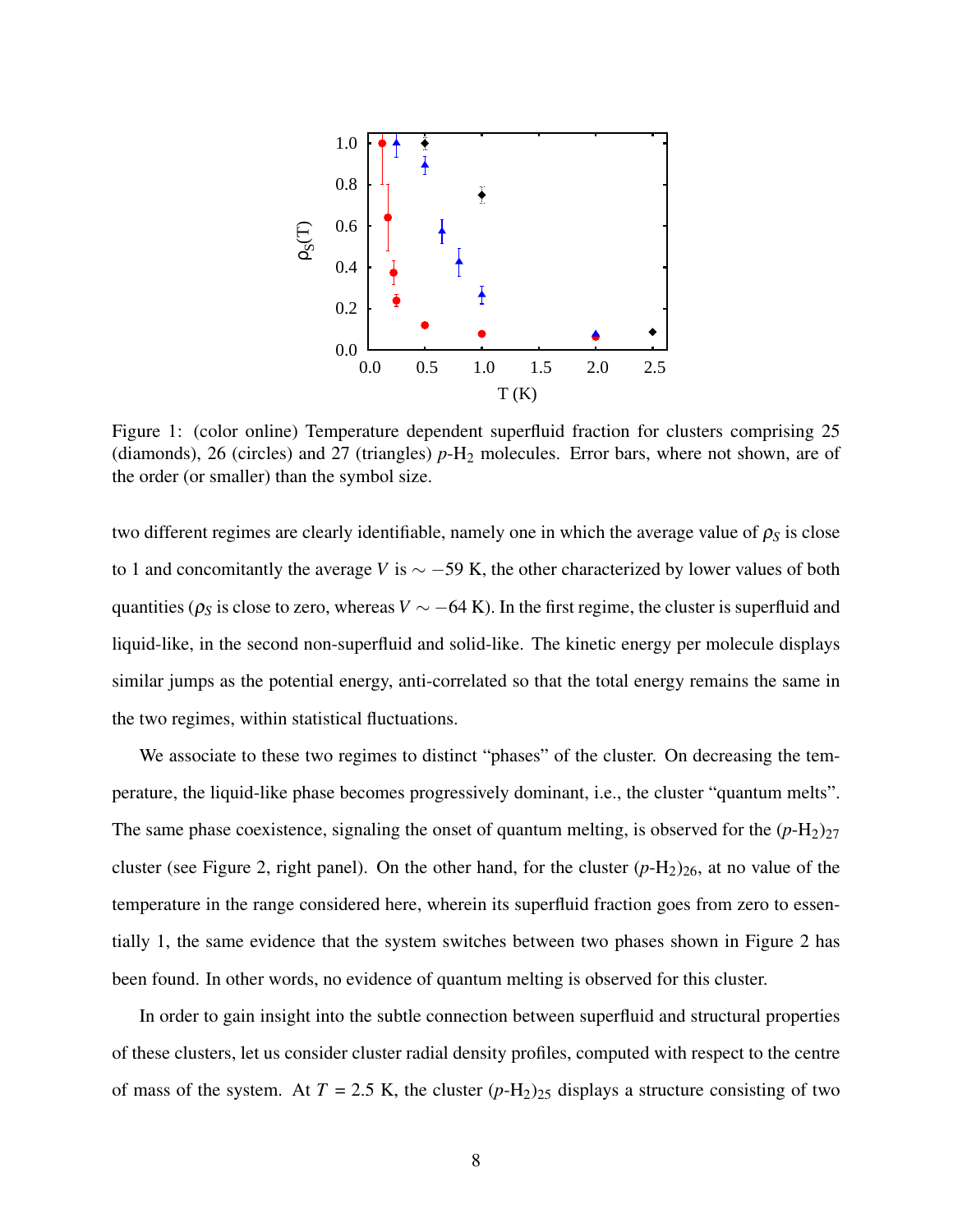

Figure 2: (color online) Left: Potential energy per molecule (lower panel) and superfluid fraction (upper panel) observed during a typical Monte Carlo run for the cluster  $(p-H_2)_{25}$  at  $T=1.125$  K. Two coexisting phases are clearly recognizable since the averages of  $V$  and  $\rho_S$  switch simultaneously between high (liquid-like and superfluid phase) and low values (solid-like and insulating phase). Right: Same observables for the cluster  $(p-H_2)_{27}$  at  $T=0.65$  K.

shells, signalled by peaks at *r* ∼ 2 Å and *r* ∼ 5 Å (dashed line in Figure 3, left panel). As one can see, there is no clear demarcation between the two, consistently with a relatively "floppy" structure. On decreasing the temperature, however, the system loses some of its rigidity; at  $T = 0.5$  K (solid line in the same figure) the first peak is less pronounced, due to the enhanced delocalization of the *p*-H<sub>2</sub> molecules, and concurrently  $\rho_s$  increases from less than 10% to 100%. The same physical picture holds for  $(p-H_2)_{27}$  (see Figure 3, right panel). The structural changes occurring in the cluster  $(p-H_2)_{25}$  and  $(p-H_2)_{27}$ , although quantitatively not dramatic, provide further, qualitative support to the idea of quantum melting, for which the strongest evidence is given by data shown in Figure 2. In these clusters, structural transformations and SF are strictly related. Specifically both  $(p-H_2)_{25}$  and  $(p-H_2)_{27}$  are solid-like and non-superfluid at high *T*, increasingly liquid-like and superfluid as *T* decreases.

The situation is remarkably different for the cluster  $(p-H_2)_{26}$ . Its superfluid fraction increases from  $\sim$  0.06 (at *T* = 2 K) to  $\sim$  1 ( at *T* = 0.125 K); however, at no temperature in this range is coexistence of two phases observed, of the type shown in Figure 2. Correspondingly, the radial density profile (shown in Figure 4) remains essentially unchanged.<sup>[34](#page-17-8)</sup> The superfluid character of the cluster which emerges at low *T* is independent of the structure, which is markedly solid-like. In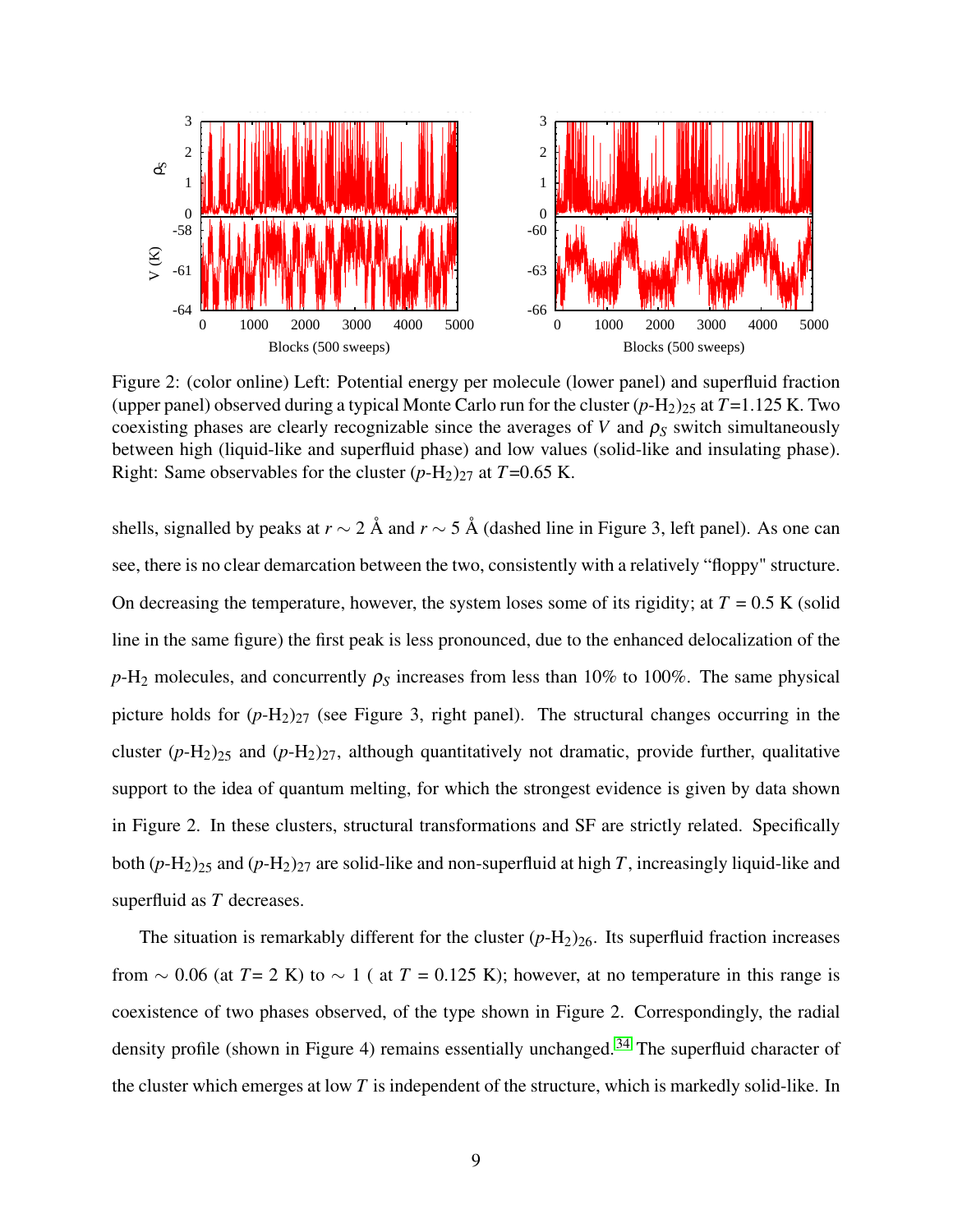

Figure 3: (color online) Left: Radial density profiles for the cluster  $(p-H_2)_{25}$  at  $T=0.5$  K (solid line) and  $T=2.5$  K (dashed line). Right: Radial density profiles for the cluster  $(p-H_2)_{27}$  at  $T=0.25$ K (solid line) and *T*=2 K (dashed line).

fact, comparing the low temperature density profiles of  $(p-H_2)_{25}$  and  $(p-H_2)_{27}$  to that of  $(p-H_2)_{26}$ , it is evident how the latter features a significantly higher first shell peak, as well as greater structure in the second shell. The cluster  $(p-H_2)_{26}$  at low *T* is therefore superfluid and solid-like, properties which coexist by definition in a supersolid. It is interesting to note that the suggestion that a *p*-H<sup>2</sup> clusters might display a physical behaviour warranting such denomination, was made in the pioneering study by Sindzingre, Ceperley and Klein,<sup>[4](#page-15-3)</sup> with reference to  $(p-H<sub>2</sub>)<sub>13</sub>$ , now believed to be liquid-like.

A possible alternate explanation for the large superfluid response of a cluster, is that the system may simply behave as a rigid rotator; as soon as the temperature is lowered below the characteristic separation between the first two energy levels of a spherical rotator with the same classical moment of inertia, the cluster may no longer absorb energy by making transitions to states of higher orbital angular momentum, and would consequently be able to rotate freely, i.e., act as a "superfluid". The computation of the moment of inertia *I* carried out in this work, yields a "transition temperature"  $\hbar^2/I \sim 0.05$  K for  $(p-H_2)_{26}$ , which is in the right ballpark, albeit lower than what observed here. However, cycles of exchange including any number *M* of molecules between 1 and 26, are found  $^{14}$  $^{14}$  $^{14}$ to take place in the low temperature limit, with comparable frequencies. This seems to rule out the scenario of the rigid rotations, whereby cycles with *M* ∼ *N* would occur much more frequently, all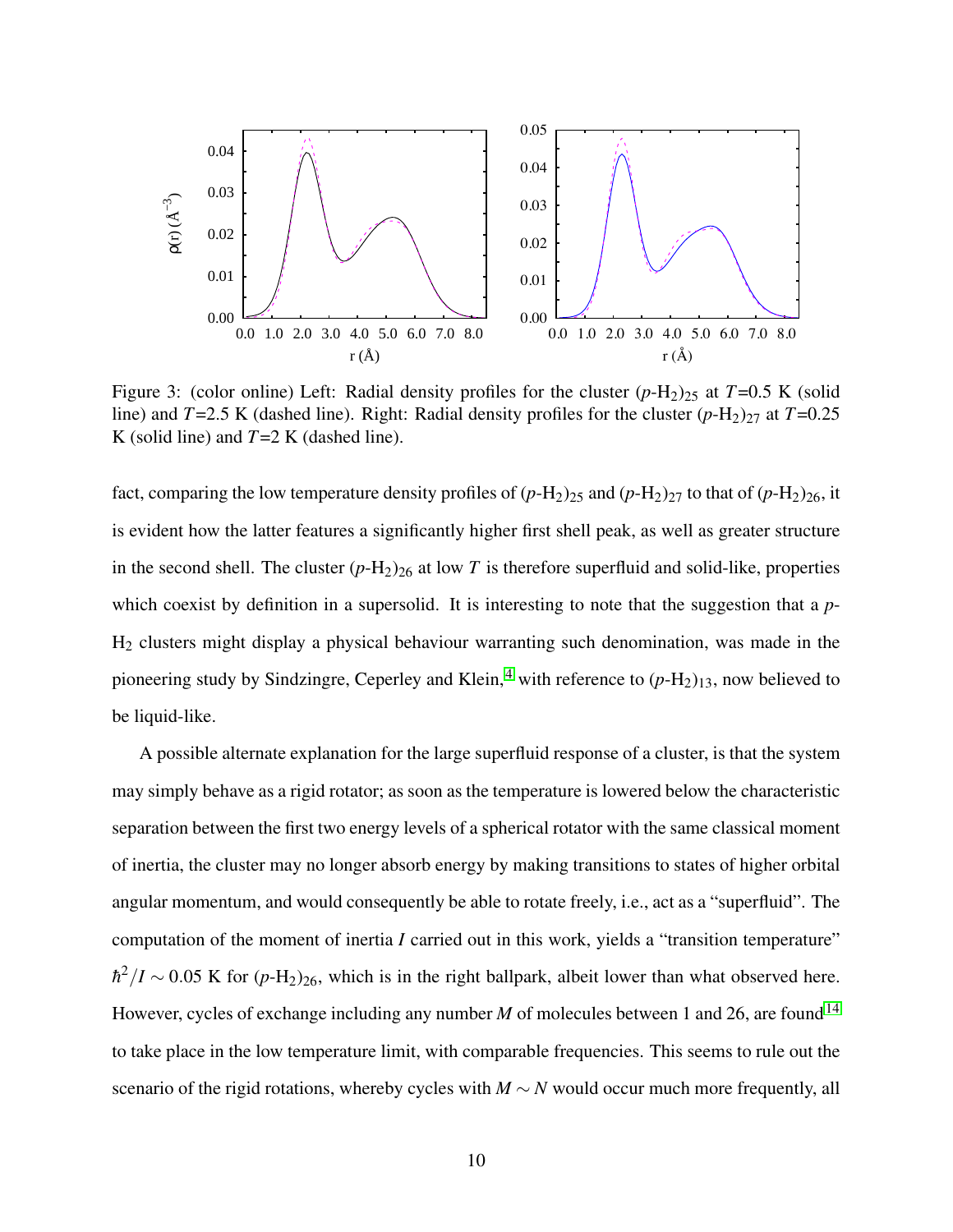others being suppressed.



Figure 4: (color online) Radial density profiles for the cluster  $(p-H_2)_{26}$  at  $T=0.125$  K. The structure of this cluster does not show significant changes with the temperature.

In order to characterize in greater depth the physics of  $(p-H<sub>2</sub>)<sub>26</sub>$ , chiefly its different nature with respect to  $(p-H_2)_{25}$  and  $(p-H_2)_{27}$ , we also studied the effect on the  $p-H_2$  superfluid response of a single substitutional molecule. Specifically, we investigated clusters of size *N*=25, 26 and 27 in which a single  $p$ -H<sub>2</sub> molecule is replaced by one of  $o$ -D<sub>2</sub> or  $o$ -H<sub>2</sub> (orthohydrogen). As a result of the substitution of a  $p$ -H<sub>2</sub> molecule with one of  $o$ -D<sub>2</sub> (two times heavier), the  $p$ -H<sub>2</sub> superfluid response in  $(p-H_2)_{27}$  drops by almost 60% at  $T=0.25$  K; conversely, it remains essentially unchanged when the dopant molecule is one of  $o$ -H<sub>2</sub>, whose mass is the same of a  $p$ -H<sub>2</sub> molecule.

A clear difference is observed in the density profiles of the two dopant molecules, computed with respect to the cluster geometrical centre (left panel of Figure 5). The heavier  $o-D_2$  is found in the inner part of the cluster, while the lighter dopant resides prevalently in the outer shell. The mass difference of the dopant, which in both cases interacts with the  $p-H_2$  molecules in the same way as a  $p$ -H<sub>2</sub> molecule, therefore plays a crucial role and appears responsible for the different superfluid response of the  $p$ -H<sub>2</sub> component in the two clusters. The same physical result is found when a dopant molecule is substituted in the superfluid  $(p-H_2)_{25}$  cluster. In both cases, the heavier molecule sits in the inner shell, ostensibly because of its greater mass, which makes its localization inside a smaller region energetically less unfavourable than for a lighter molecule.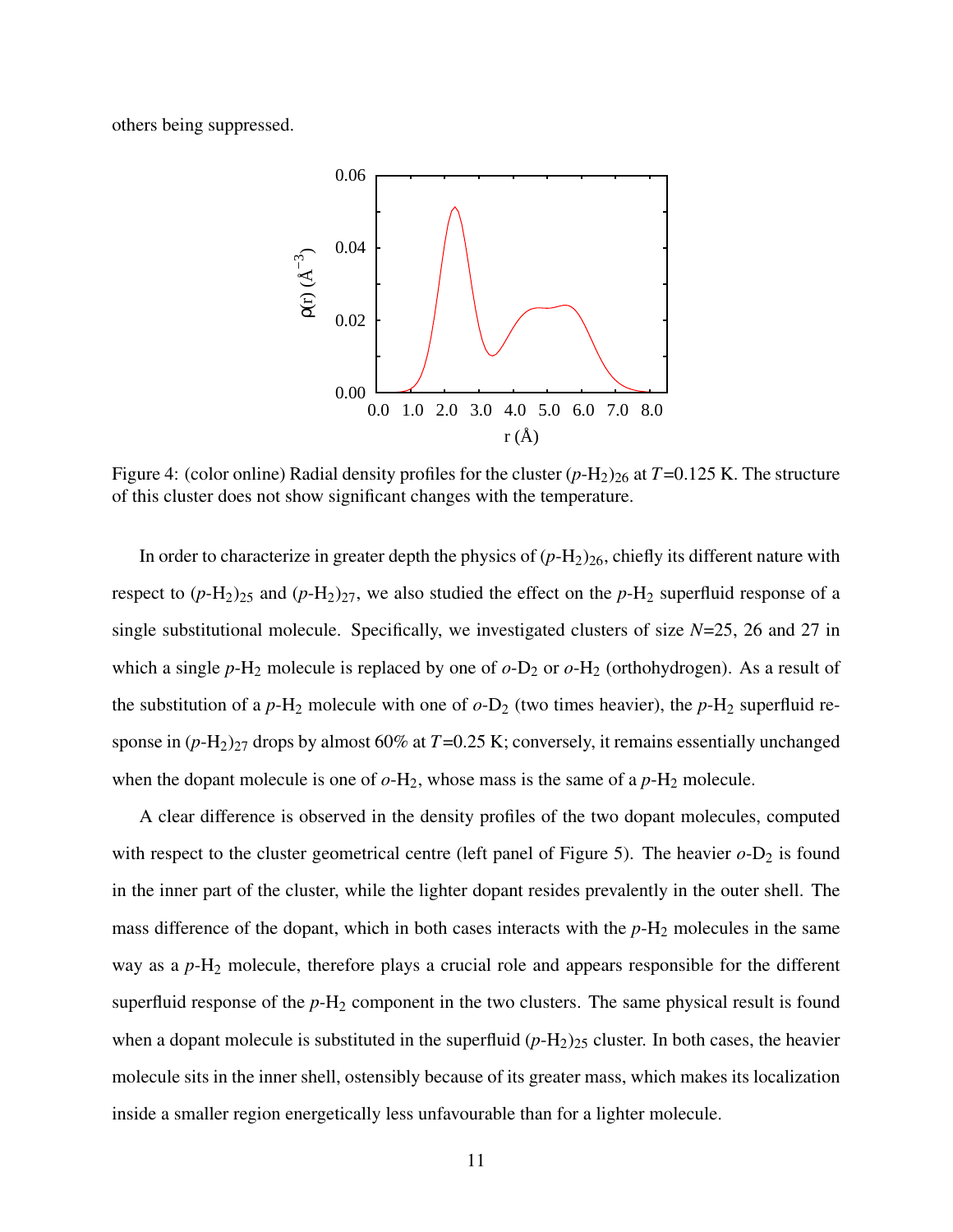

Figure 5: (color online) Density profiles of dopant impurity, computed with respect to the geometrical center of the system, for the doped cluster  $(p-H_2)_{26}-(o-D_2)_1$  (dashed line) and  $(p-H_2)_{26}-(o-D_2)_2$ H<sub>2</sub>)<sub>1</sub> (solid line) at *T*=0.25 K (left), and for  $(p-H_2)_{25}-(o-D_2)_{1}$  (dashed line) and  $(p-H_2)_{25}-(o-H_2)_{1}$ (solid line) at  $T=0.125$  K (right).

This is also shown by the three-dimensional representation of the doped clusters with 27 molecules (Figure 6). Even though the information provided by this kind of figure is mostly qualitative,[35](#page-17-9) structural differences between the two clusters are evident. Specifically, (*p*-H2)26−(*o*- $H_2$ )<sub>1</sub> (right) is liquid-like, i.e., molecules are delocalized and the cluster featureless. In this case, the impurity resides in the outer shell. By contrast,  $(p-H_2)_{26}-(o-D_2)_{1}$  is solid-like; molecules are highly localized, even though exchanges still occur, and the impurity in this case is confined to the inner shell. The solid-like structure of  $(p-H_2)_{26}-(o-D_2)_1$  is consistent with the substantial drop in the superfluid fraction with respect to the pristine cluster. The heavier dopant molecule in the inner shell is much more localized than the lighter one in the outer shell. In particular, one may infer from the density profiles shown in the left panel of Figure 5 that the  $o$ -D<sub>2</sub> is confined within a shell of thickness  $\sim 1$  Å, whereas that for the  $o$ -H<sub>2</sub> is approximately twice as wide.

The right panel of Figure 5 shows the density profiles of the same impurities, substituted into a  $(p-H_2)_{26}$  cluster, at low temperature (*T*=0.125 K), at which a pristine (*p*-H<sub>2</sub>)<sub>26</sub> cluster is entirely superfluid. The contrast with respect to the clusters with one extra (less)  $p$ -H<sub>2</sub> molecule is striking. In this case, there is little difference between the two profiles, i.e., both impurities reside in the outer shell, at the same distance from the centre and in a spatial region of very similar size ( $\sim$  1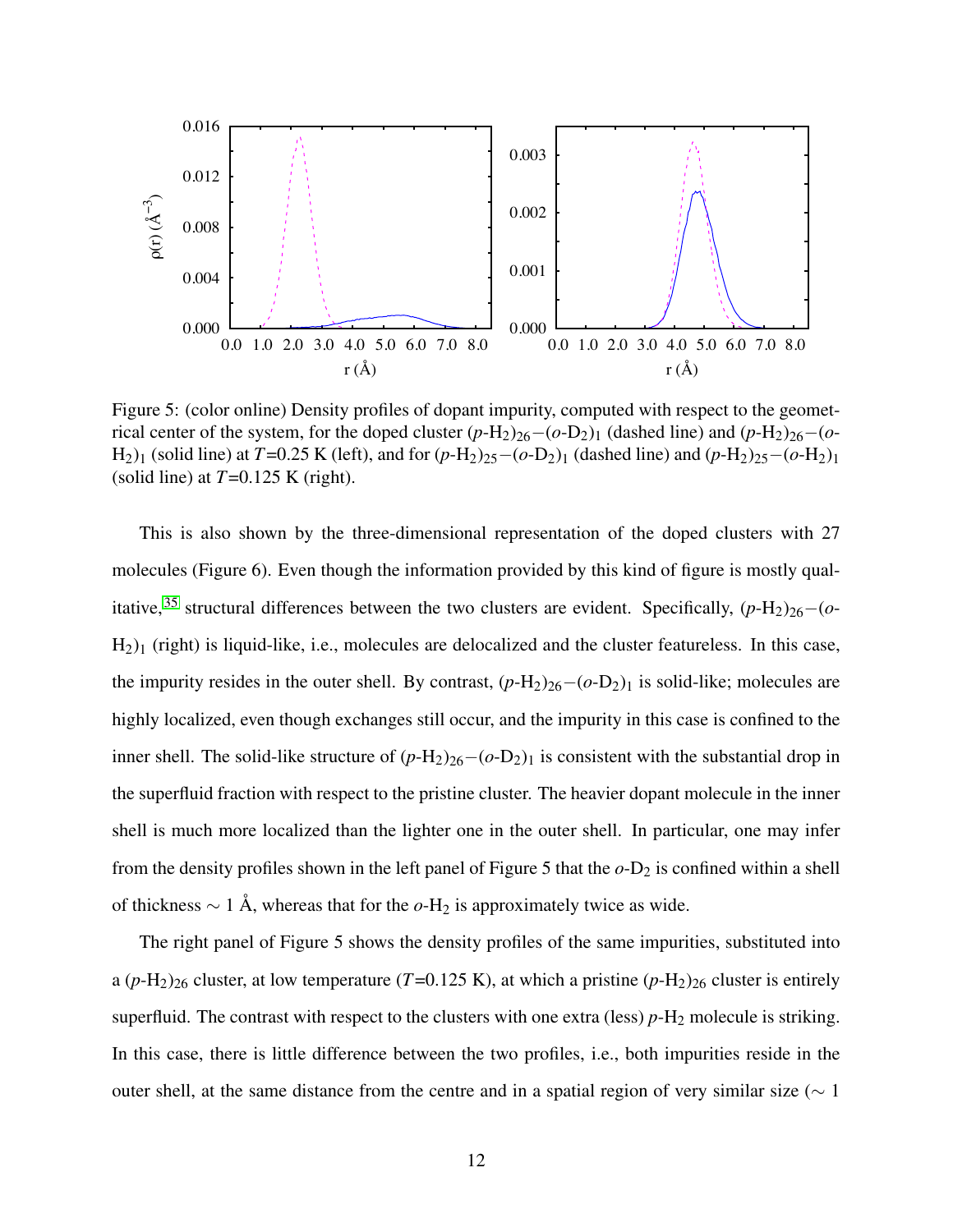Å), the heavier  $o$ -D<sub>2</sub> molecule being only slightly more confined. In this case, the drop of the  $p$ -H<sub>2</sub> superfluid fraction resulting from the substitution is the same for  $o$ -H<sub>2</sub> and  $o$ -D<sub>2</sub>, within statistical uncertainties, from 100% to approximately 20%. Moreover, lengthy computer simulations yield evidence that diffusive processes are extremely slow in the cluster with 26 molecules.





 $(p-H<sub>2</sub>)<sub>26</sub>$ -(0-D<sub>2</sub>)<sub>1</sub>

 $(p-H_2)_{26}$ - $(o-H_2)_{1}$ 

Figure 6: (color online) Three-dimensional representation of the clusters (*p*-H2)26−(*o*-D2)<sup>1</sup> (left) and (*p*-H2)26−(*o*-H2)<sup>1</sup> (right) at *T*=0.25 K.

These findings can be interpreted as follows:

*a*) the lighter  $(o-H_2)$  impurity enjoys much greater mobility in a cluster with 27 (or, 25) molecules, than in that with 26. This is in turn consistent with a picture in which the shells of clusters with 25 and 27 molecules are liquid-like and superfluid, allowing for the essentially free motion of an impurity of the same mass. On the other hand, a heavier dopant occupies the inner shell, where it has a more disruptive effect on exchanges of identical molecules, thereby opposing quantum melting (largely underlain by exchanges) and favouring energetically a more solid-like cluster structure.

*b*) the structure of  $(p-H_2)_{26}$  is one in which molecules occupy preferentially specific "lattice" sites. Such localization is consistent with the observed, sluggish (Monte Carlo) dynamics, and not incompatible with quantum-mechanical exchanges of identical particles, which, as is well known, underlie superfluidity. Indeed, in a hypothetical *supersolid* phase both aspects are supposed to coexist. One ought keep in mind that an important distinction between a superfluid and a supersolid,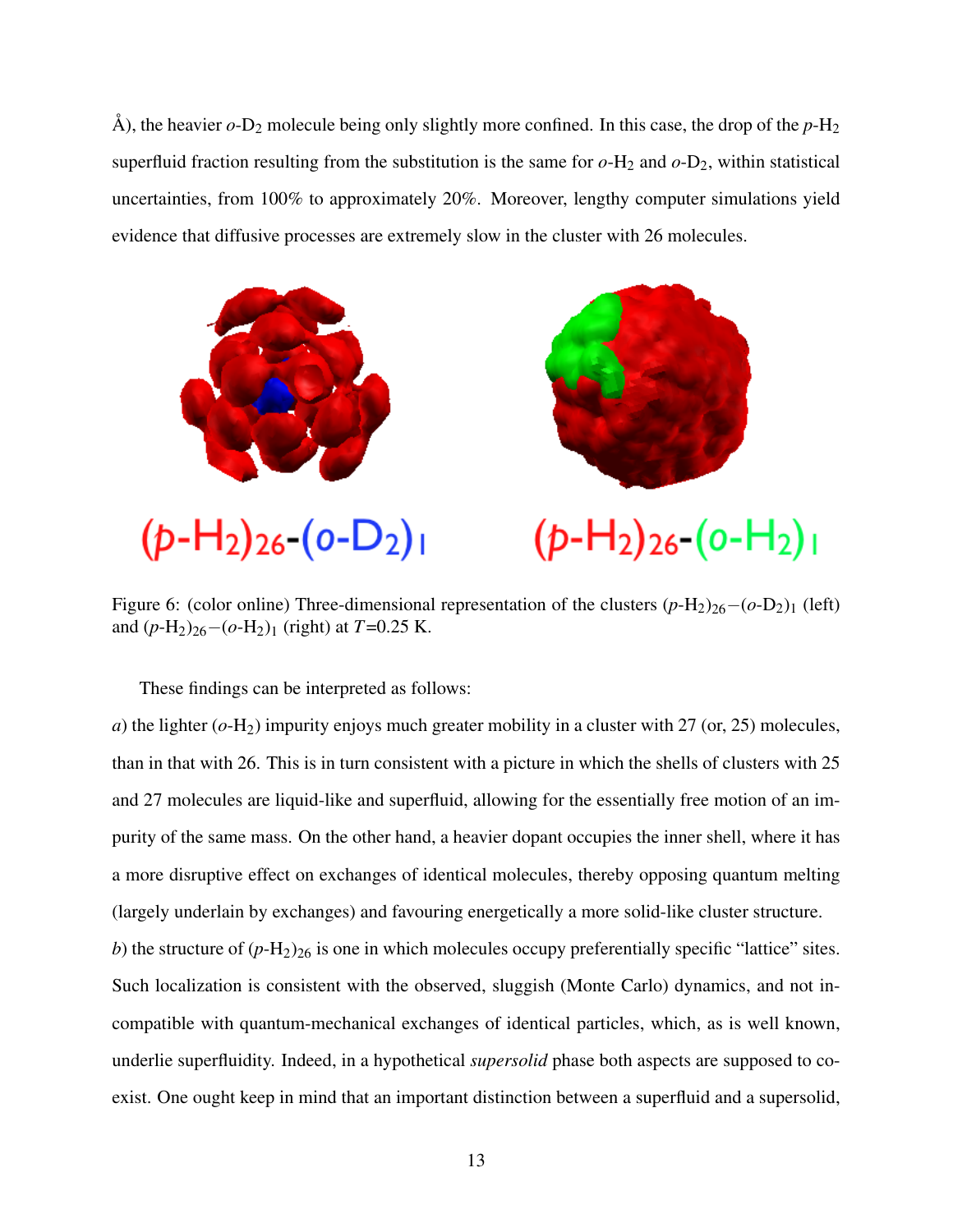

Figure 7: (color online) Frequency of exchange cycles comprising *M p*-H<sub>2</sub> molecules for the doped cluster  $(p-H_2)_{26}-(o-D_2)_{1}$  (lighter color) and  $(p-H_2)_{26}-(o-H_2)_{1}$  (darker color) at *T*=0.25 K (left), and for the doped cluster  $(p-H_2)_{25}-(o-D_2)_{1}$  (lighter color) and  $(p-H_2)_{25}-(o-H_2)_{1}$  (darker color) at *T*=0.125 K (right).

is that the latter does *not* allow an impurity to move through it without dissipation.

The frequency of occurrence of exchange cycles comprising *M p*-H<sub>2</sub> molecules in the doped clusters  $(p-H_2)_{26}-(o-H_2)_{1}$  and  $(p-H_2)_{26}-(o-D_2)_{1}$  at  $T = 0.25$  K is shown in Figure 7 (left panel). Long exchanges, involving almost all the  $p-H_2$  molecules in the cluster, are largely suppressed in the latter case, remaining instead frequent when the dopant molecule is one of  $o-H_2$ . These long exchanges underlie the robust superfluid behaviour of the  $p-H_2$  component in the cluster doped with  $o$ -H<sub>2</sub>. Conversely, the absence of such long exchanges is at the root of the depression of the superfluid response in the cluster doped with a  $o$ - $D_2$ .

The suppression of long exchanges is much more significant in the case of the heavier impurity, which resides in the central shell, than for the lighter one which is in the outer part of the cluster (see Figure 6). The impurity sitting at the centre of the cluster ostensibly has a more disruptive effect over exchanges involving molecules in different shells. This underscores the importance of such exchanges, in order for the superfluid signal to be large, even though most molecules reside in the outer shell, in a cluster of such a small size.

On the other hand, in the case of a doped  $(p-H<sub>2</sub>)<sub>26</sub>$  cluster, the suppression of the superfluid response is essentially identical with both dopant molecules, suggesting that in both cases the dopant simply occupies one of the lattice positions, and its disruptive effects on exchanges of the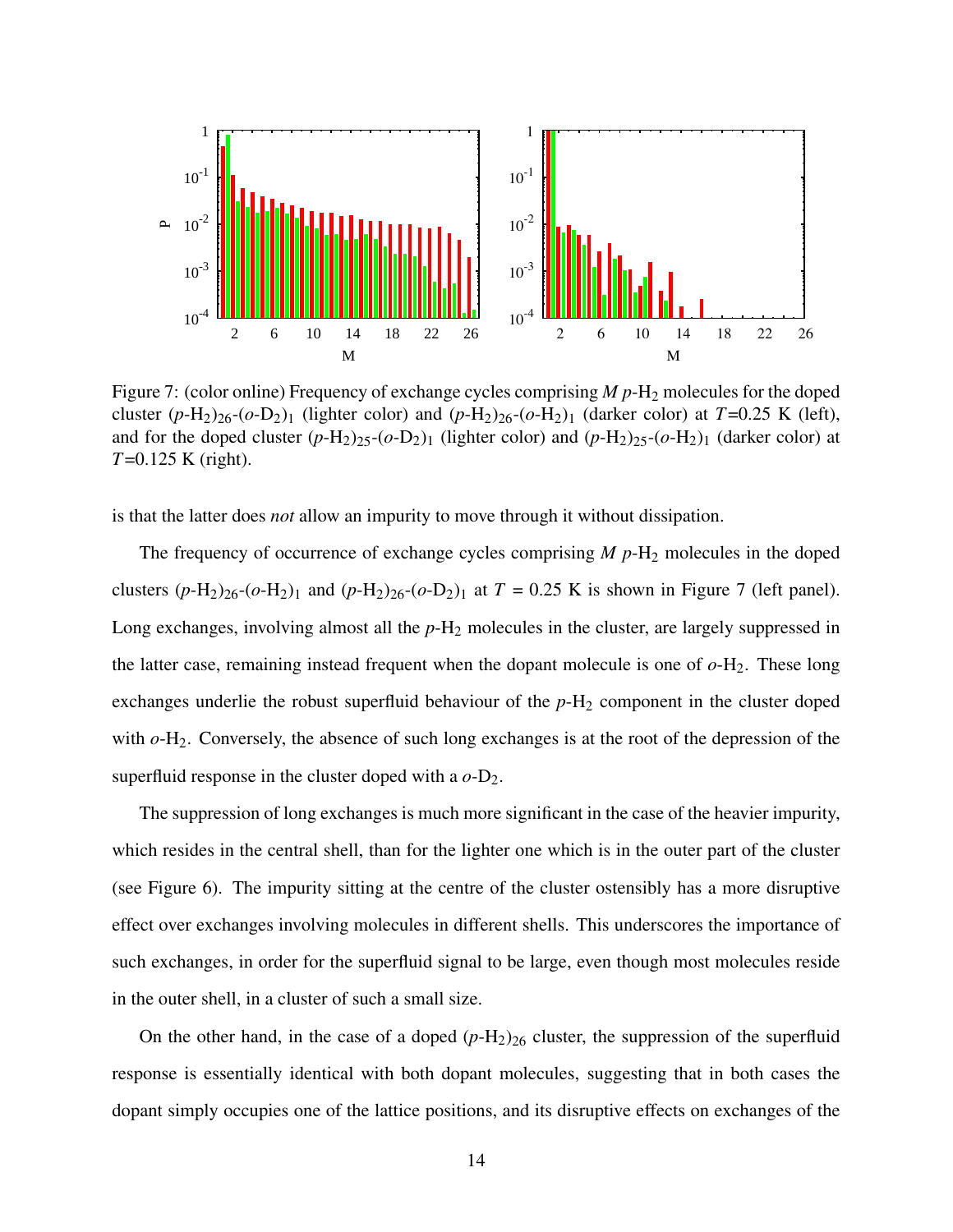other, identical particles, is quantitatively similar. This is confirmed by the data on the statistics of exchange cycles in the doped clusters  $(p-H_2)_{25}-(o-H_2)_{1}$  and  $(p-H_2)_{25}-(o-D_2)_{1}$  at  $T = 0.125$  K, shown in Figure 7 (right panel). *Long* exchanges are *drastically* suppressed, in fact essentially non-existent in the case of either impurity. The fact that exchanges of intermediate length occur with different frequencies in the two cases, as shown in the right panel of Figure 7, is less relevant, as these exchanges are not the ones that underlie a large superfluid response.

## **Conclusions**

Low temperature Quantum Monte Carlo simulations have been carried out to investigate the relation between structural and superfluid properties of  $p$ -H<sub>2</sub> clusters of size  $25 \le N \le 27$ , modelled using the Silvera-Goldman pair potential. The results presented here show that the  $(p-H_2)_{26}$  cluster has a qualitatively different behaviour from the other two, displaying simultaneously superfluid and solid-like properties. By contrast, the other two clusters melt at low temperature due to quantum effects. This conclusion is established by studying the evolution of radial density profiles with temperature, as well as by comparing results obtained with substitutional orthodeuterium and orthohydrogen molecules.

As mentioned above, the intermolecular potential adopted in any such calculation can have a significant effect on the quantitative details of the results. In particular the physics observed here for  $(p-H_2)_{26}$  is different from that which arise if the Lennard-Jones potential is used, in which case quantum melting is observed.<sup>[16](#page-16-6)</sup> On the other hand, calculations based on the Buck pair potential at a temperature of 0.0625 K yield results consistent with those obtained with the Silvera-Goldman pair potential, i.e., with the predicted supersolid character of  $(p-H_2)_{26}$ . As the Silvera-Goldman and Buck potentials are believed to afford greater accuracy than the Lennard-Jones potential, in the description of the condensed phase of molecular hydrogen, it is our view that the predictions at which we have arrived here are robust, at least to the extent to which a spherical potential can be regarded as a reliable approximation for these systems.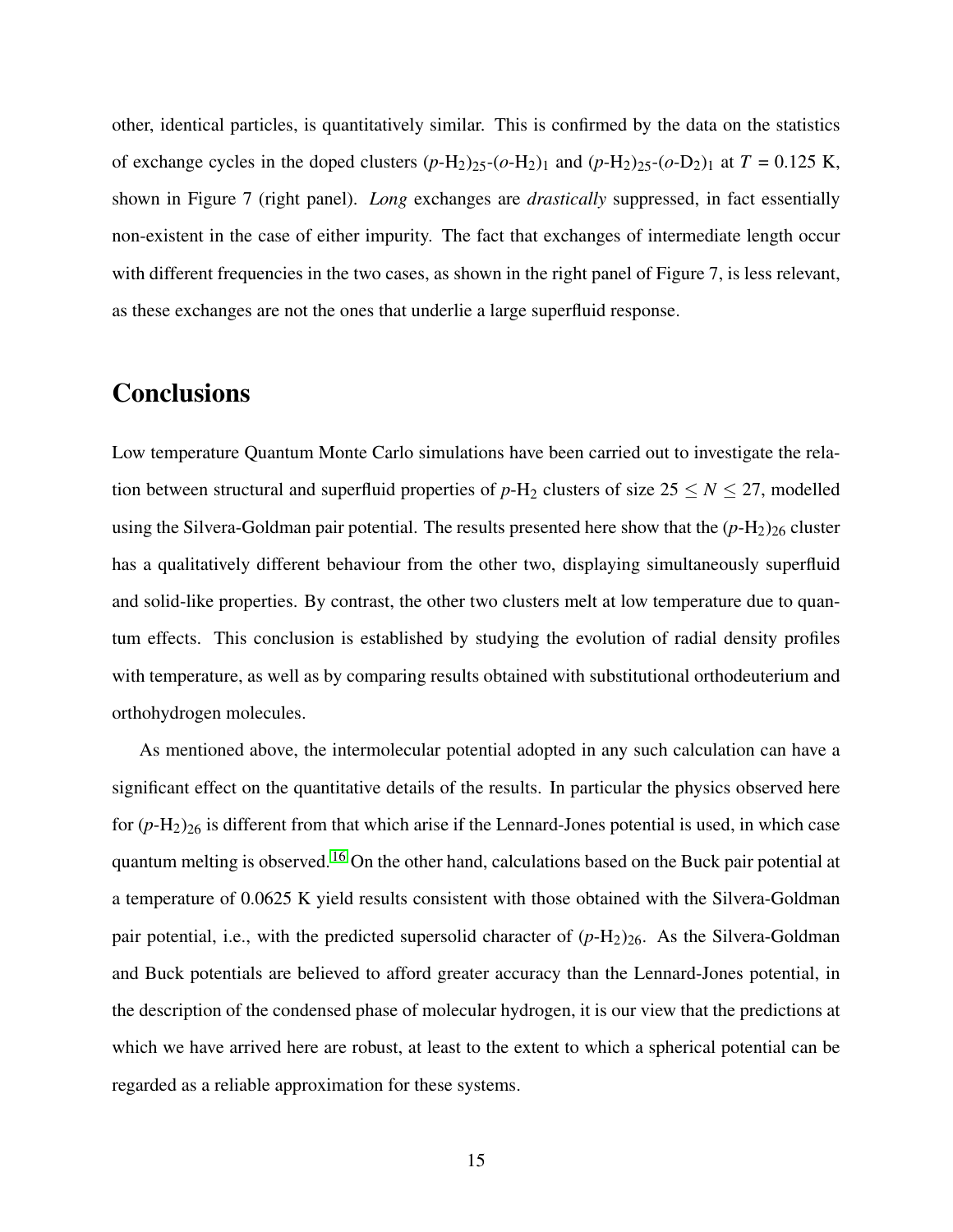Naturally, it is quite possible that similar physics could be observed for greater clusters as well, possibly at lower temperature. However, the results presented here show that  $(p-H_2)_{26}$  may be the best candidate for the observation of some of the physics characterizing a "supersolid" phase, albeit in a finite system of small size. The very different physical behaviours predicted here for clusters of 27 (or 25) and 26 molecules should give rise to correspondingly different phenomenology, for example in experiments probing the rotational spectra of linear molecules embedded in pristine  $(p-H_2)$  clusters.

#### Acknowledgement

This work has been supported by the DFG (FOR 635) and the EU project QUEVADIS, and the Canadian NSERC through the grant G121210893.

#### Notes and References

- <span id="page-15-0"></span>(1) Ginburg, V. L.; Sobyanyn, A. A. *JETP Lett.* 1972, *15*, 242.
- <span id="page-15-1"></span>(2) Boninsegni, M. *Phys. Rev. B* 2009, *79*, 174203.
- <span id="page-15-2"></span>(3) Turnbull, J.; Boninsegni, M. *Phys. Rev. B* 2008, *78*, 144509.
- <span id="page-15-3"></span>(4) Sindzingre, P.; Ceperley, D. M.; Klein, M. L. *Phys. Rev. Lett.* 1991, *67*, 1871.
- <span id="page-15-4"></span>(5) Grebenev, S.; Sartakov, B.; Toennies, J. P.; Vilesov, A. F. *Science* 2000, *289*, 1532.
- <span id="page-15-5"></span>(6) Tejeda, G.; Fernandez, J. M.; Montero, S.; Blume, D.; Toennies, J. P. *Phys. Rev. Lett.* 2004, *92*, 223401.
- <span id="page-15-6"></span>(7) Mezzacapo, F.; Boninsegni, M. *Phys. Rev. Lett.* 2006, *97*, 045301.
- (8) Cuervo, J. E.; Roy, P.-N. *J. Chem. Phys.* 2006, *125*, 124314.
- <span id="page-15-7"></span>(9) Mezzacapo, F.; Boninsegni, M. *Phys. Rev. A* 2007, *75*, 033201.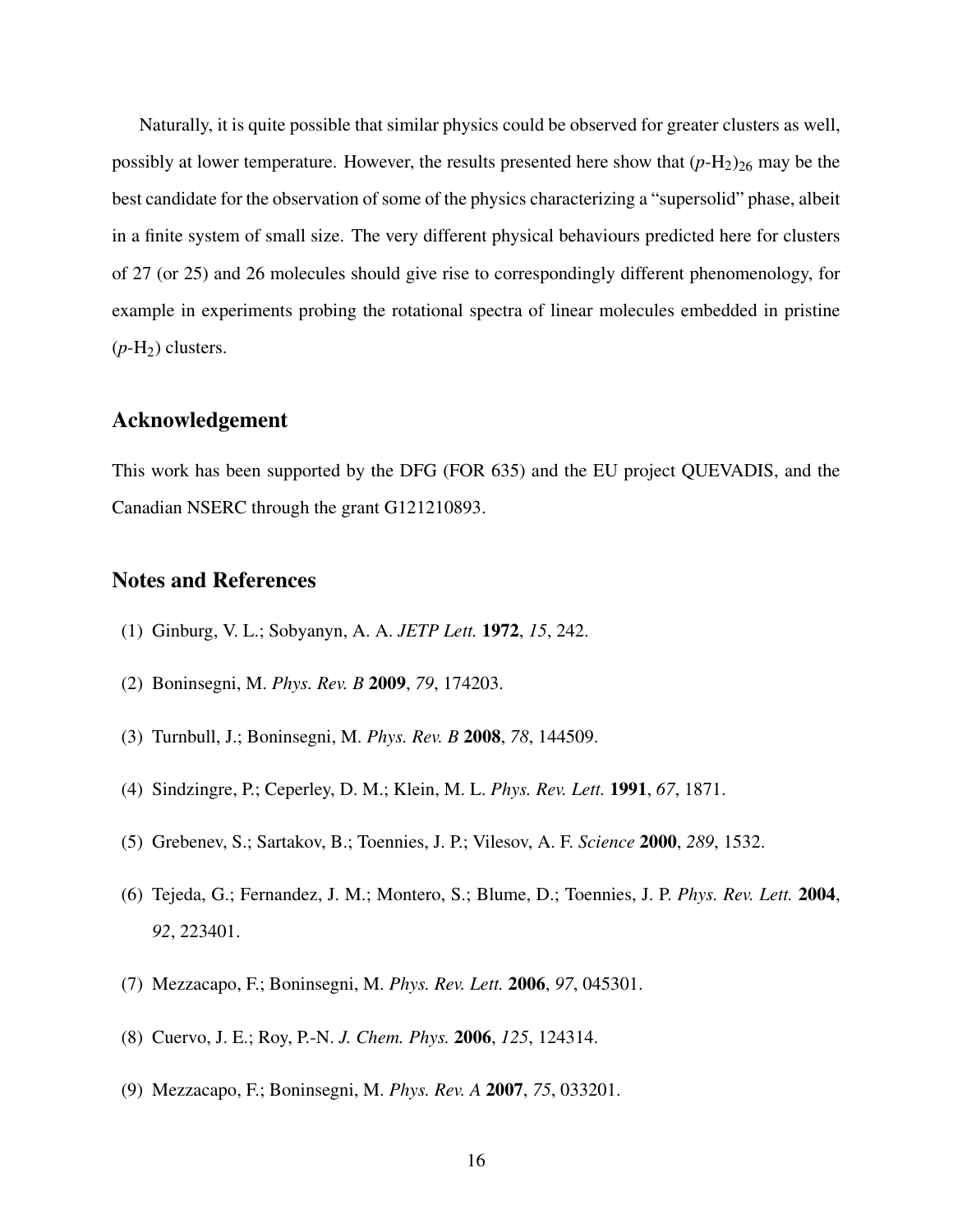- <span id="page-16-7"></span>(10) Khairallah, S. A.; Seryuk, M. B.; Ceperley, D. M.; Toennies, J. P. *Phys. Rev. Lett.* 2007, *98*, 183401.
- <span id="page-16-2"></span>(11) Mezzacapo, F.; Boninsegni, M. *Phys. Rev. A* 2007, *76*, 021201.
- (12) Cuervo, J. E.; Roy, P.-N. *J. Chem. Phys.* 2008, *128*, 224509.
- (13) Guardiola, R.; Navarro, J. *J. Chem. Phys.* 2008, *128*, 144303.
- <span id="page-16-3"></span>(14) Mezzacapo, F.; Boninsegni, M. *Phys. Rev. Lett.* 2008, *100*, 145301.
- <span id="page-16-8"></span>(15) Mezzacapo, F.; Boninsegni, M. *J. Phys.: Condens. Matter* 2009, *21*, 164205.
- <span id="page-16-6"></span>(16) Mezzacapo, F.; Boninsegni, M. *J. Phys.: Conf. Ser.* 2009, *150*, 032059.
- (17) Cuervo, J. E.; Roy, P.-N. *J. Chem. Phys.* 2009, *131*, 114302.
- (18) Sliter, R.; Vilesov, A. F. *J. Chem. Phys.* 2009, *131*, 074502.
- (19) Montero, S.; Morilla, J. H.; Tejeda, G.; Fernandez, J. M. *Eur. Phys. J. D* 2009, *52*, 31.
- (20) Warnecke, S.; Sevryuk, M. B.; Ceperley, D. M.; Toennies, J. P.; Guardiola, R.; Navarro, J. *Eur. Phys. J. D* 2010, *56*, 353.
- (21) Seryuk, M. B.; Toennies, J. P.; Ceperley, D. M. *J. Chem. Phys.* 2010, *133*, 064505.
- <span id="page-16-1"></span>(22) Grebenev, S.; Sartakov, B. G.; Toennies, J. P.; Vilesov, A. F. *J. Chem. Phys.* 2010, *132*, 064501.
- <span id="page-16-0"></span>(23) Robert, H. L.; LeRoy, J.; Roy, P.-N.; McKellar, A. R. W. *Phys. Rev. Lett.* 2010, *105*, 133401.
- <span id="page-16-4"></span>(24) It is worth stating explicitly that the use of the word "phase" itself, albeit common in this field, must necessarily be interpreted loosely in the context of a cluster, for which no well-defined phase exists in the strict thermodynamic sense.
- <span id="page-16-5"></span>(25) Boninsegni, M.; Prokof'ev, N.; Svistunov, B. *Phys. Rev. Lett.* 2006, *96*, 070601.